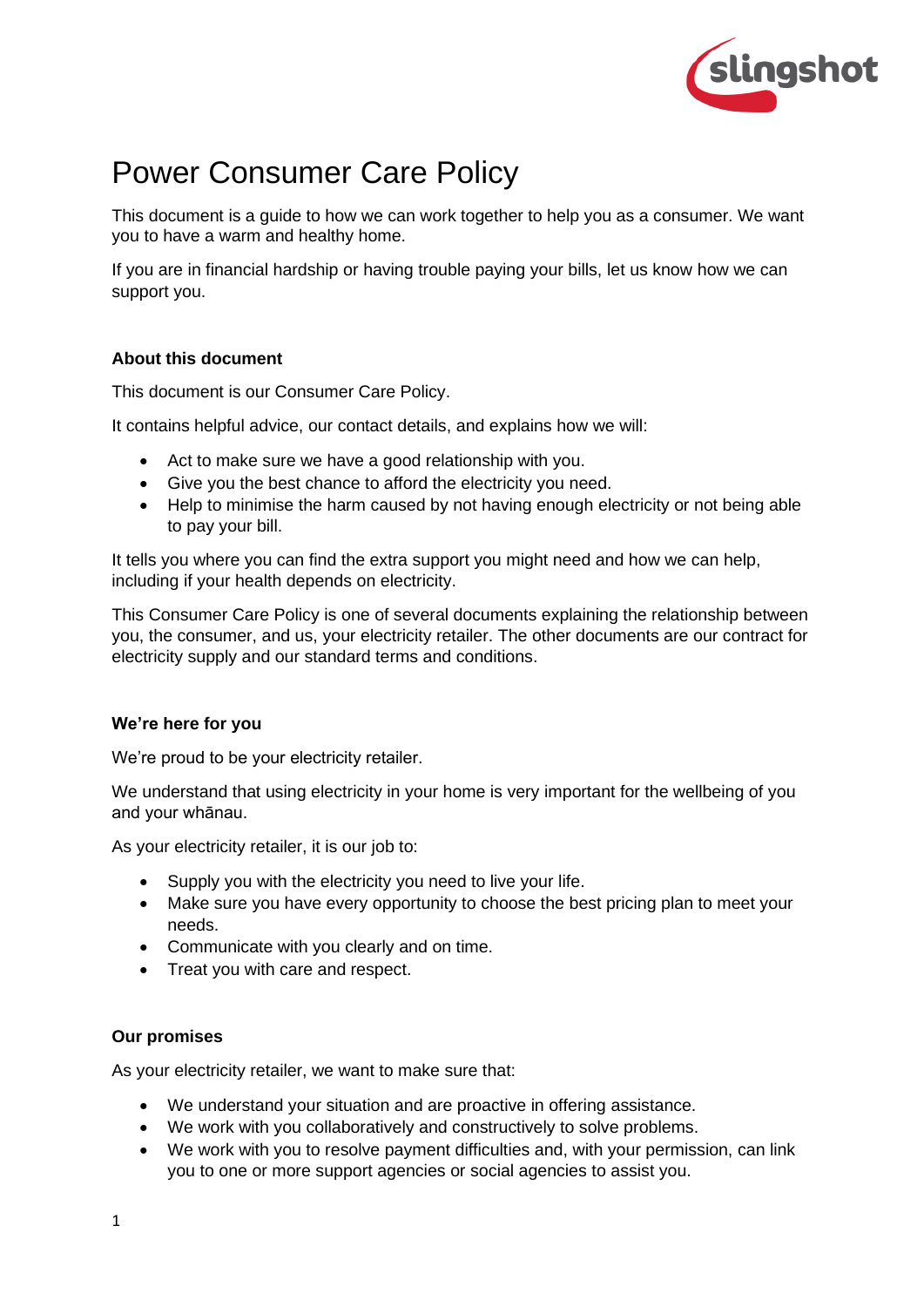

• We work with you to try to keep your electricity connected if you are having payment difficulties.

If you use electricity from us, we will communicate with you clearly about your rights and the choices you can make, even if you have not signed up with us yet.

We view the disconnection of electricity for non-payment of bills as a last resort. We will work with you to try and keep your electricity connected and avoid building up debt.

We might not always get it right, but we are committed to learning continually from our experiences to improve the support we offer you.

#### **What you can expect from us**

We'll help you by making it as easy as possible to pay for the electricity you use.

We offer standard terms and conditions to all our customers. You agree to these when you become a customer and consume electricity from us. All our contracts meet the Electricity Authority's good contracting principles and minimum terms and conditions.

These terms and conditions are updated from time to time. You can read the latest version on our website at [www.slingshot.co.nz.](https://www.slingshot.co.nz/)

You also have access to complaint resolution through the Utilities Disputes process and support under the Electricity Authority's 'Consumer Care Guidelines'.

As a responsible electricity retailer, we work within these guidelines, and we are always looking for ways to improve our service to you.

You can find the Consumer Care Guidelines on the Authority's website: [www.ea.govt.nz/consumer-care.](http://www.ea.govt.nz/consumer-care)

#### **What we expect from you**

As an electricity consumer, you have a set of rights and responsibilities.

- You need to pay for electricity that you use
- You should reply to messages we send you, so we can know more about your situation and provide additional help if required. We ask you to work with us positively, the more we work together the more we can help you.
- If you are in financial hardship or having trouble paying your bills, let us know how we can help you.
- Even if you have had problems with us or another electricity retailer in the past, still contact us so we can help you.

## **Commitment to inclusion**

We are an inclusive electricity provider, and we work to make sure that all our customers have access to the support we offer regardless of language, ethnicity, educational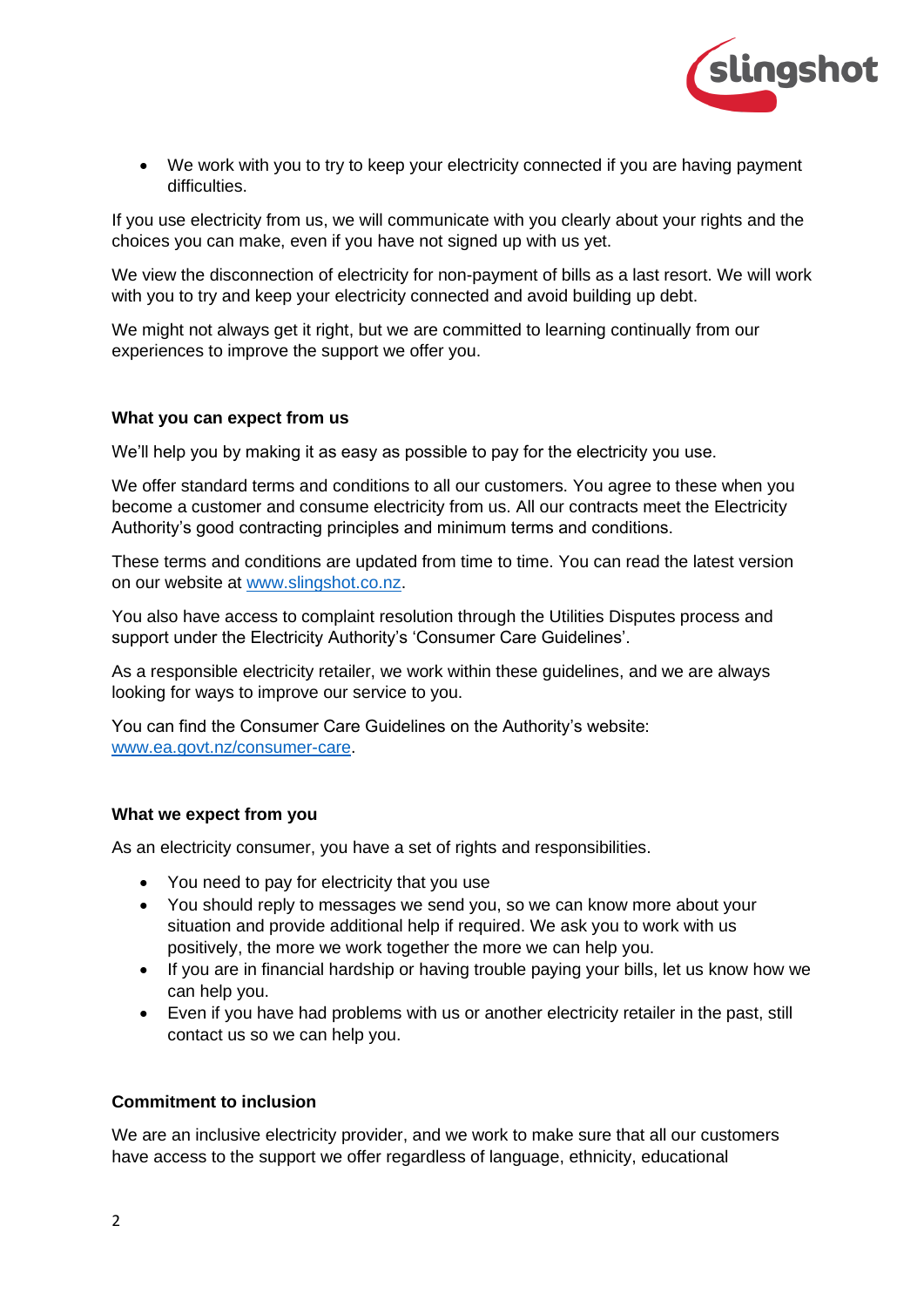

achievement, culture, gender, physical and intellectual ability, age, health, income, and wealth.

We offer all our customers a variety of support options, including payment plans, to help make electricity more affordable for you.

# Ways we can help you

#### **Signing up as a customer**

We want to have you as a customer, so we will help you through the sign-up process.

You can sign up at our website at [www.slingshot.co.nz.](http://www.slingshot.co.nz/)

Becoming a customer means agreeing to us supplying you with electricity, agreeing to our terms and conditions, and choosing the right electricity plan for you – see the next subsection for more information.

Before you become a customer, we will ask you questions about yourself and your situation.

We conduct credit checks and will consider this along with all other information you provide to us. In cases of poor credit history, we can provide advice on actions you may take to get electricity from us or another retailer.

If we do not offer you a contract, we will tell you why. If you are having a hard time finding an electricity retailer we can advise you on what you can do, including referring you to support services.

## **Choosing the right electricity plan**

We offer a range of electricity plans designed to make it cheaper for you, suit different households, or provide extra services you might like to receive.

These plans include a daily fixed charge and a usage charge based on the amount of electricity you use.

We can offer you different billing periods over a week, a fortnight, or a month.

To help you decide which electricity plan might suit you best, we can talk about how you usually use energy in your household and your past electricity consumption.

[Talk to us](https://www.slingshot.co.nz/contact/) about your options and which plan is best for you.

#### **Using electricity smartly**

We want to help you keep your home healthy and warm.

We can offer you advice on how to use your electricity in a way that saves you money. There may be simple changes you can make to your home and the way you use electricity to keep it warm in winter and cool in summer, and keep your energy costs down.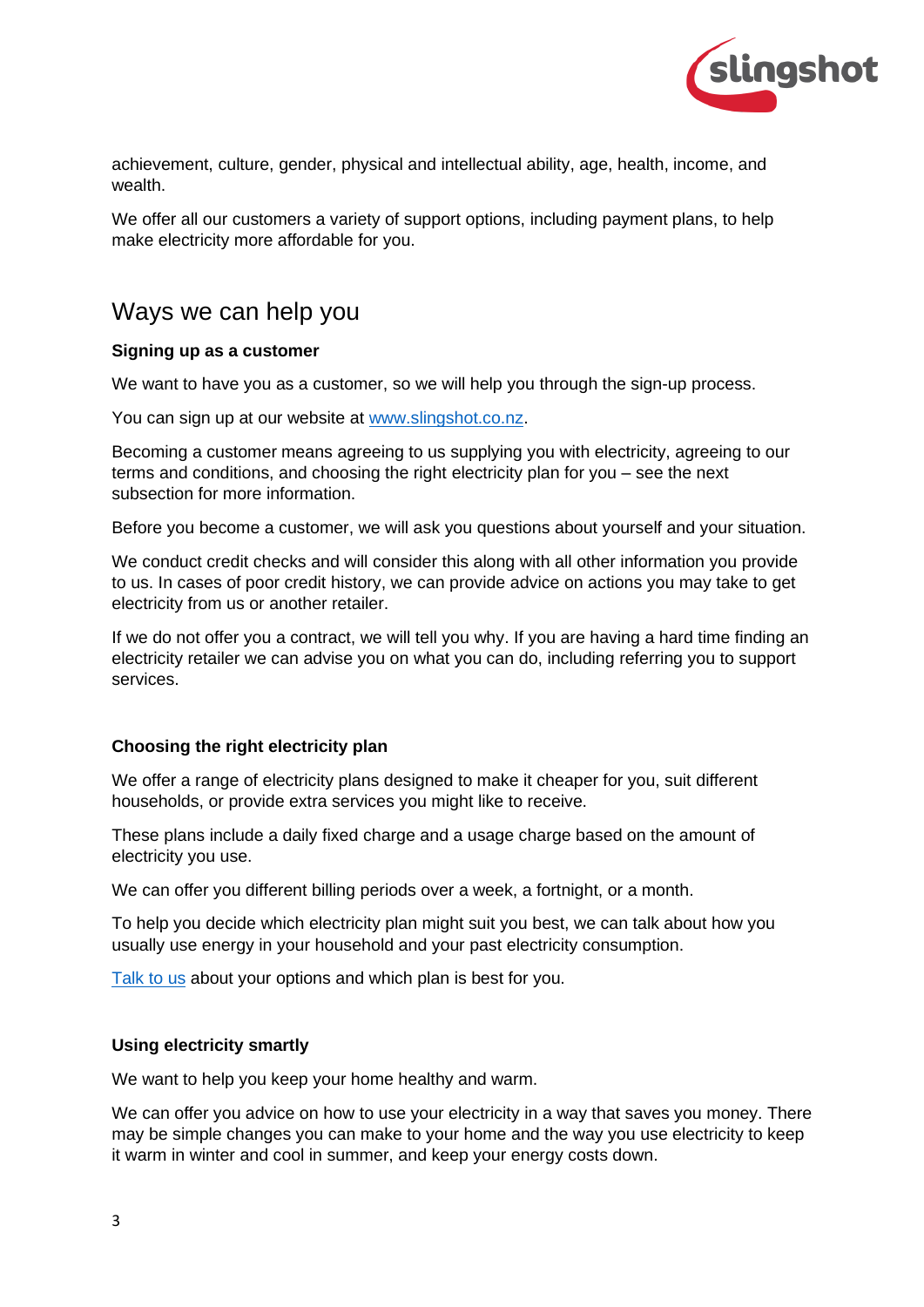

For more energy-saving tips, visit these websites:

- [www.energymate.nz/tips](http://www.energymate.nz/tips)
- [www.genless.govt.nz/living/lower-energy-homes](http://www.genless.govt.nz/living/lower-energy-homes/)

We also recommend talking with someone in your community who can provide energy efficiency and healthy homes advice. This advice could be over the phone or an in-home visit. You can find a group near you here: [www.communityenergy.org.nz](http://www.communityenergy.org.nz/)

You might find that using cheaper electricity at different times of the day (off-peak) is a good solution for you. You may require a smart meter to access cheaper electricity at these times. We can give you advice on this: to discuss, contact us.

If you are limiting the amount of electricity you use in order to pay your bills, contact us for help. For example, if you are not using your heater enough during cold weather.

We will contact you at least once a year to check your situation.

## **Communicating clearly**

We generally communicate with our customers by email. You can choose to [contact us](https://www.slingshot.co.nz/contact/) via a variety of methods if you prefer. We also offer NZSL and Te Reo Māori. If you have more specific needs, please [contact us](https://www.slingshot.co.nz/contact) – we are always looking to improve the way we communicate with customers and appreciate your feedback.

## **If you need someone to act on your behalf**

You can ask us to communicate with you using an alternative contact person if you prefer.

An alternative contact could be a family member, friend, support person, or community worker.

Ask this person first. Then, if they agree, you can tell us their name and contact details by [contacting us here](https://www.slingshot.co.nz/contact) or by adding their details through our [self-service page.](https://www.slingshot.co.nz/myslingshot/)

Once this is settled, we will work with your alternate contact to make sure that you understand what is happening with your electricity bills and what payments you need to make.

#### **Speaking your language**

If you would like to speak to us in a language other than English, Te Reo Māori or New Zealand Sign Language, we will try to help.

We have a small number of staff who may be able to assist you in another language on a best-efforts basis – please [contact us](https://www.slingshot.co.nz/contact) and we'll see if we can help.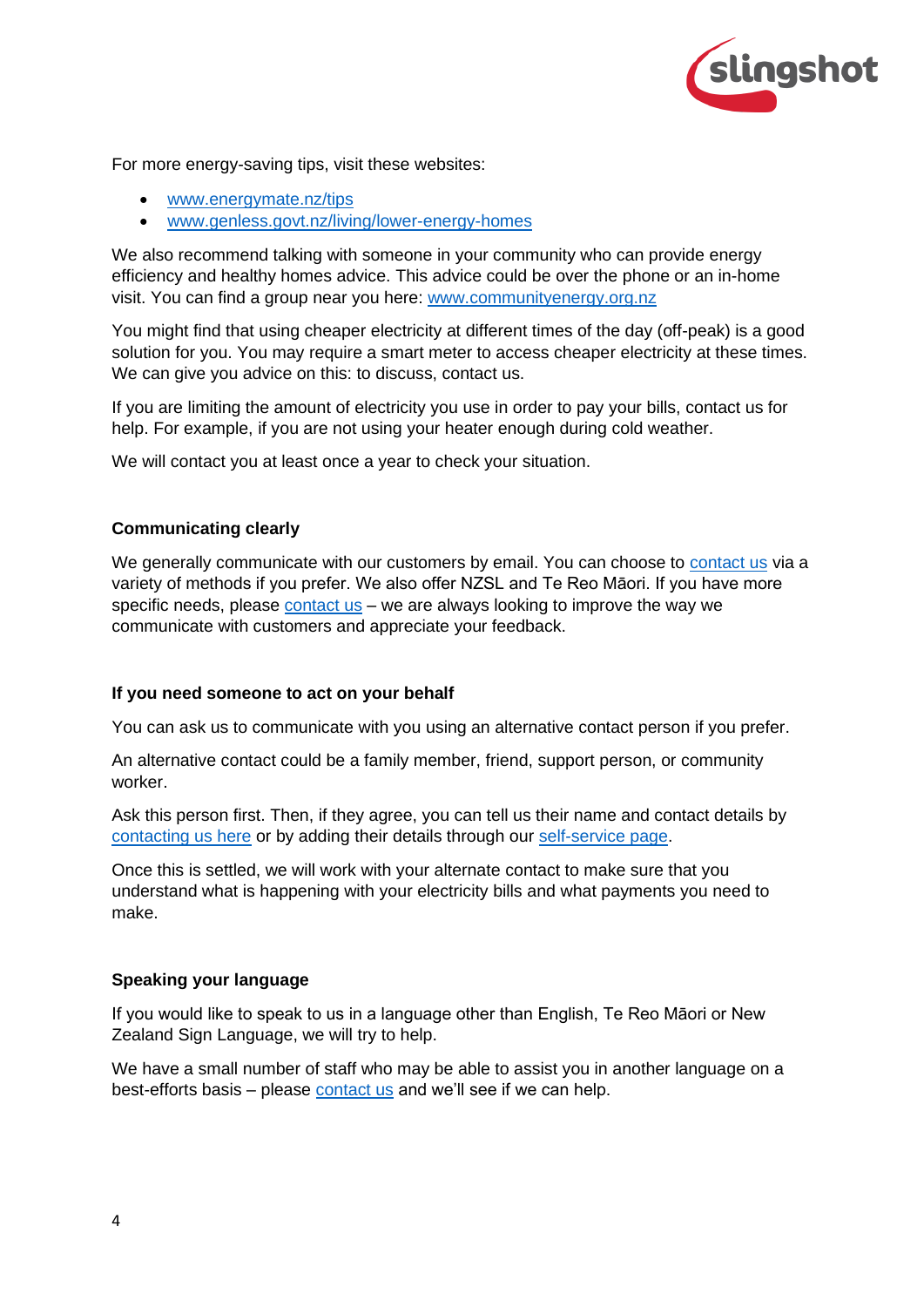

# Making it easier to pay

# **Ways to pay**

You can choose how to pay your bills with us. You can:

- Pay by direct credit to our bank account (02-0290-0334411-000) using your account number as a reference
- Pay by credit card either [online](https://www.slingshot.co.nz/myslingshot/) or over the phone on 0800 89 1937
- [Pay by direct debit](https://help.slingshot.co.nz/hc/en-us/articles/900000241883-Pay-with-direct-debit)

Tailoring one of these options might work better for you, talk to us about what we can do.

# **Viewing your account**

Managing your electricity account is important to us.

To see your account, which plan you are on, and how to make payments, go to My [Slingshot.](https://www.slingshot.co.nz/myslingshot/)

If you are using our smartphone app, a how-to guide is available on our website [here.](https://help.slingshot.co.nz/hc/en-us/articles/900000521403-Understand-your-power-charges)

You can view your past electricity use on both My Slingshot and our app.

# **Making a payment plan**

You can pay your bills weekly, fortnightly, monthly or on the due date.

If you are finding it hard to pay your electricity bill, we're here to help.

Contact us to discuss your payment options on 0800 89 2733 or set up your own payment plan via our Payment Assistant in the Slingshot phone app.

We can also help you set up a payment plan which works best with your budget. This way, you know when and how your electricity bills are getting paid.

Similarly, if you have an outstanding balance on your account, we can help you set up a repayment plan that suits you.

We will not change your payment plan without telling you first.

We will monitor your payments to check your repayment plan is working well. We may contact you if we think there is a better way for you to set it up.

We will not disconnect your electricity if you are on a payment plan and making the agreed payments.

# **Linking you with financial mentoring and support organisations**

We can help you if your family or household needs a bit of extra support.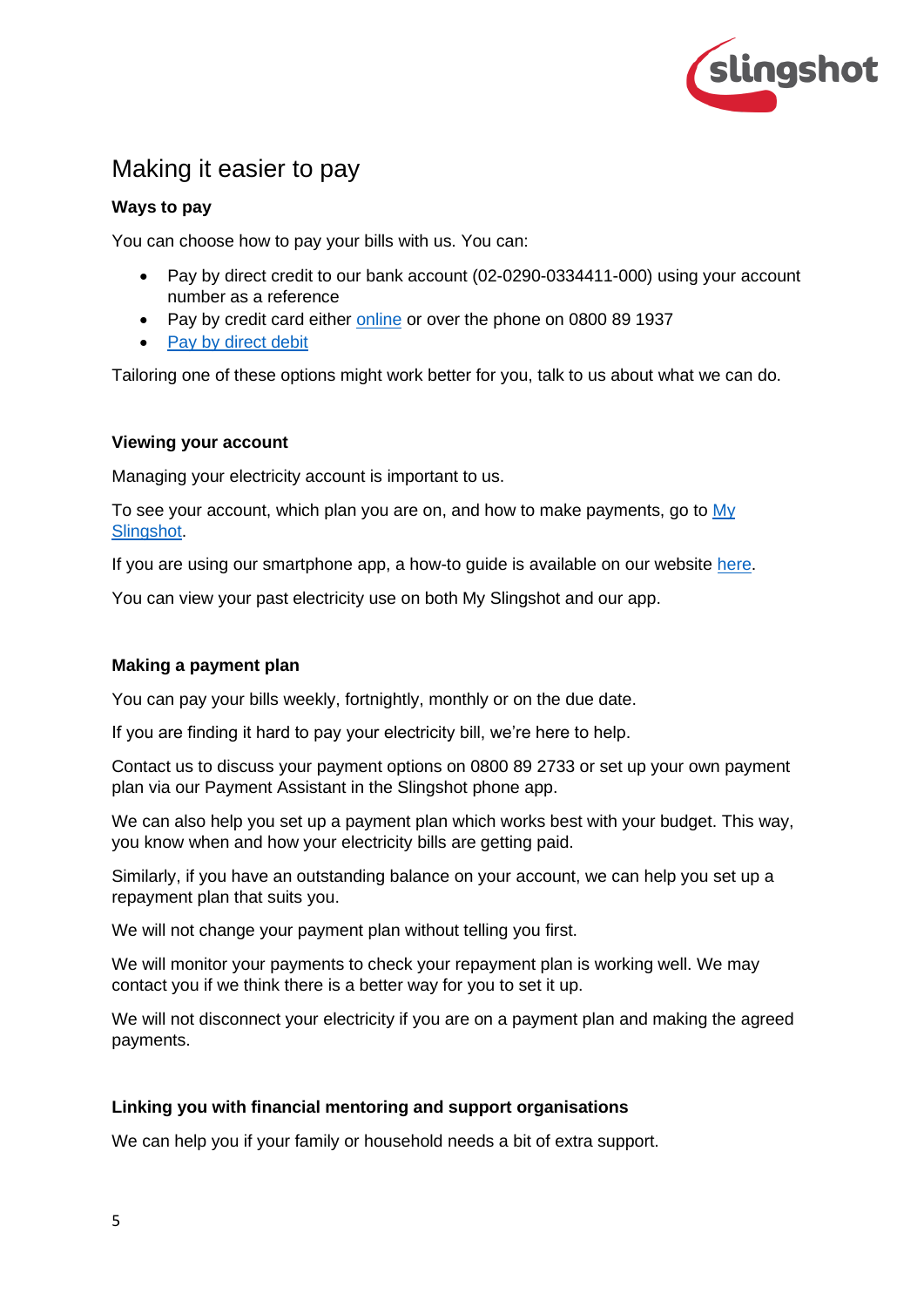

We have relationships with different people and organisations in your community that offer financial mentoring and money advice. They can help you work out how best to pay your bills as well as supporting you with other issues your family or household might have.

If you agree, we can connect you with one of these support people who will help you.

Once contact is made, we will give you some time to talk to the agency and receive help without disconnecting your electricity supply if you are having trouble paying your bills.

We will work with you and your support organisation as a partnership, making sure we all use agreed ways of communicating with each other.

#### **Our fees**

We occasionally charge additional fees.

These are only charged when necessary and when we have provided extra services to you. If you ask us to provide an extra service, we will tell you the fee beforehand.

Here is a list of the fees we charge.

All our fee amounts are published on our website [here.](https://www.slingshot.co.nz/terms-and-conditions/energy)

If a fee is high, you can ask us about spreading your payments across a period of time to make it easier for you.

# Protecting the health of medically dependent consumers

The health and wellbeing of our consumers is very important to us.

Some people, known as medically dependent consumers or 'MDCs' rely on electricity to prevent serious harm to their health. This could be because a health practitioner has supplied or prescribed medical equipment that requires a constant electricity supply.

Contact your doctor (General Practitioner or 'GP') and talk through your situation with them if you think that electricity is particularly important for the health of you or someone in your household, or if you are unsure about this.

If you think you, or someone in your household, is medically dependent on electricity, let us know as soon as possible by [contacting us](https://www.slingshot.co.nz/contact/) or by filling out a copy of our [medical](https://help.slingshot.co.nz/hc/en-us/articles/360000047833-What-should-I-do-if-I-am-medically-dependent-on-power-)  [dependency form](https://help.slingshot.co.nz/hc/en-us/articles/360000047833-What-should-I-do-if-I-am-medically-dependent-on-power-) and submitting it.

Your district health board, hospital, GP or health practitioner will give you a "Notice of Potential Medically Dependent Consumer Status (HP notice)". You will need to let us know about this notice, and you can do this by [contacting us.](https://www.slingshot.co.nz/contact/)

We may ask you to provide evidence that you or your household member's MDC status is still the same from time to time. For example, we may ask for a letter from a GP that says that the Notice of Potential MDC Status still applies.

We do not disconnect the electricity supply of medically dependent consumers for nonpayment.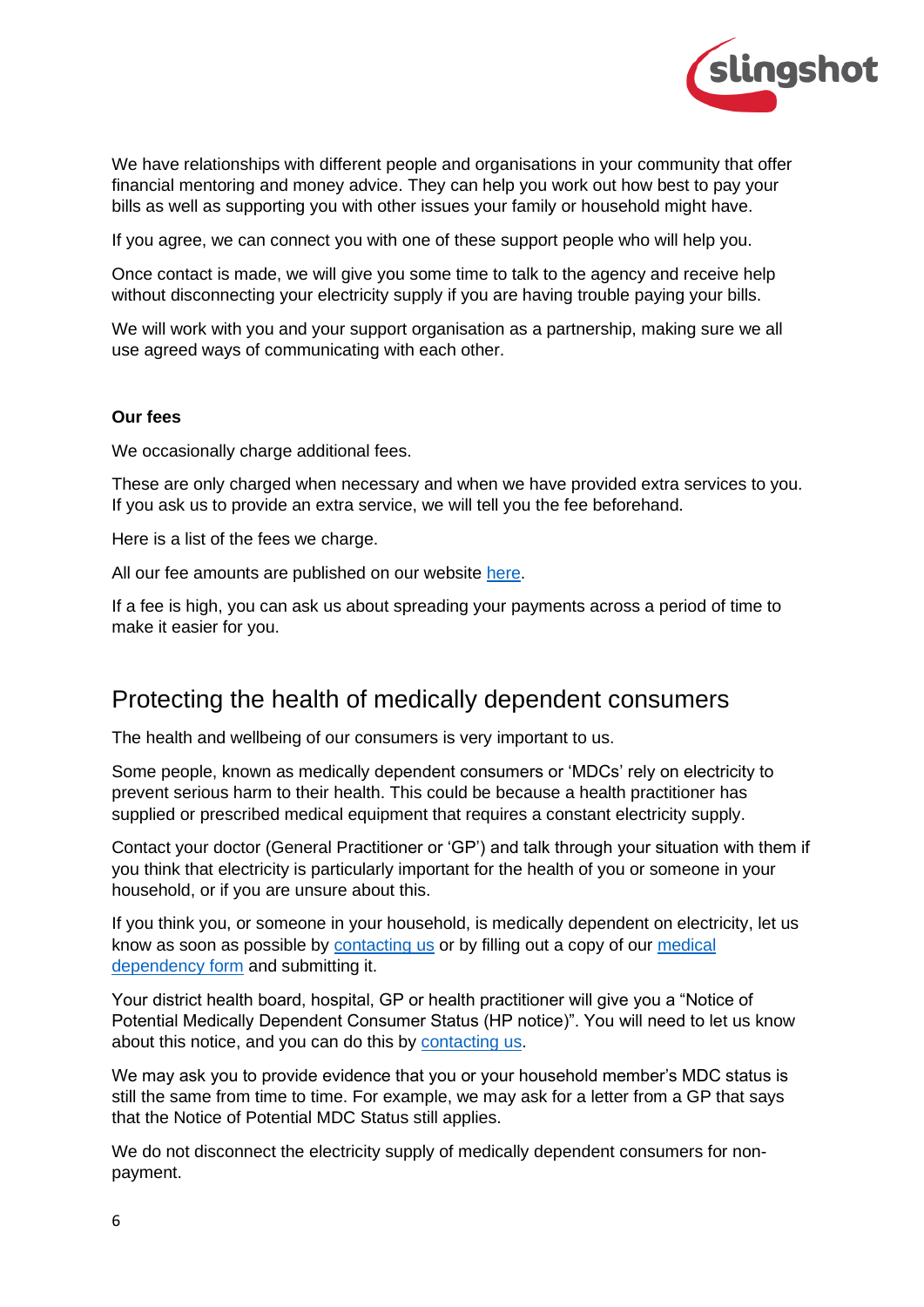

However, despite our best efforts, occasionally the electricity supply is cut because of extreme weather, accidents, or technical problems. In case this happens, you should have an emergency response plan.

An emergency response plan, for example, could be having a fully charged battery available, going to a friend or family member's house with electricity or, in very serious circumstances, calling an ambulance to be taken to hospital.

For more information on preparing an emergency response plan for your household: [www.eranz.org.nz/medically-dependant.](http://www.eranz.org.nz/medically-dependant)

# Your electricity supply

The electricity you use relies on many businesses for generating the electricity and getting it to your home.

Each electricity bill you receive from us goes towards paying these businesses for this generation, transmission, distribution, and metering, as well as what we do as your retailer.

Normally, we will take care of everything for you.

However, from time to time you may receive a notice directly from your electricity network or local lines company about planned electricity outages in your area. This is when they turn off the electricity to your home for a set period of time to do maintenance work or upgrade the wires.

Sometimes things go wrong and there is no power in your home. We can help you work out what the problem is and who is best to fix it - for example, if there is a problem with the electricity supply in your neighbourhood.

If you have lost power to your home, contact us on 0800 89 2000.

# Disconnections for non-payment & reconnections

We work hard to make electricity as affordable for our customers as possible.

We will strive to keep you connected and view disconnections as a last resort.

For extra help paying your electricity bills, contact us on 0800 89 2000.

There are many ways we can help you pay for the electricity you use. This includes checking to make sure your electricity plan is right for you, offering different billing periods, multiple ways to pay and custom repayment plans.

Even if you have had payment issues with us in the past, contact us so we can make a new repayment plan that works best for you and your current circumstances.

We can refer you to support services and financial mentoring in your community if you are not comfortable talking to us directly. Refer to the section 'Linking you with support organisations to help you with money difficulties'.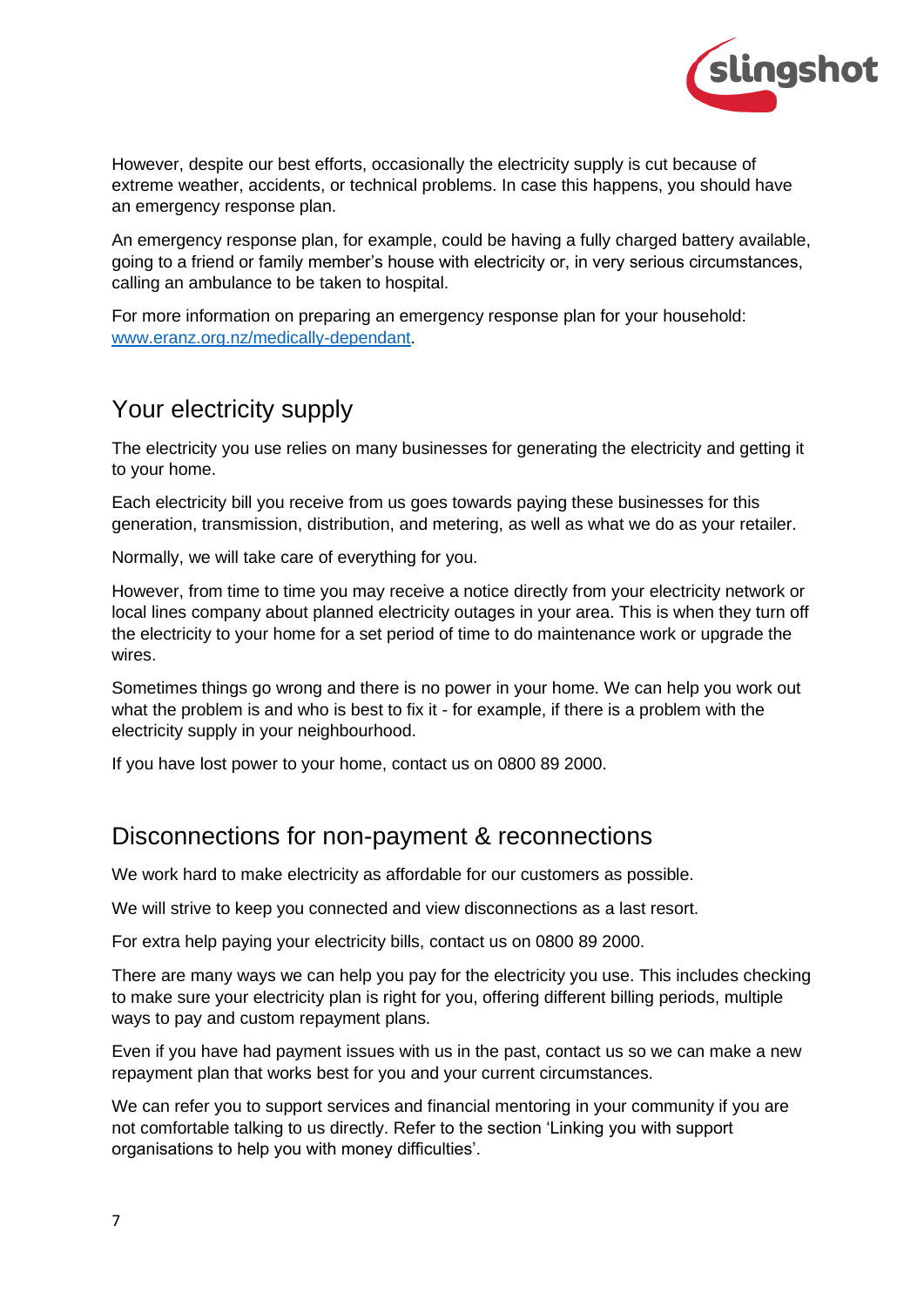

If you do not pay a bill on its due date, we will attempt to communicate with you directly or through the alternative contact you have provided as your first point of contact. Please engage with us so we can support you.

## **What communications you can expect from us**

We want you to know what is happening with your account, so we will attempt to communicate with you a number of times about an unpaid bill. Our aim is to let you know about your rights and obligations, and support you to use the electricity you need.

We will attempt to communicate with you using more than one method and using your alternative contact if you have provided us with one. We will also contact you at different times of the day to try to make it easier for you.

If we contact you, please respond so we can make payment arrangements and avoid proceeding to disconnection.

You can expect the following communications from us regarding an unpaid bill:

- 1. An invoice that tells you the amount due and the due date.
- 2. A reminder notice a week later if the due date is missed.
- 3. Three follow-up attempts over more than a week.
- 4. A further notice using that will tell you the date on which we will disconnect your electricity.
- 5. A final notice of disconnection.

Note that if we attempt to contact you by phone, we may not leave a voicemail, and we may ring you multiple times to speak with you. We do not use a blocked number.

## **Disconnecting your electricity supply for non-payment**

If you do not respond to the communications we send (listed above) and your electricity bills remain unpaid, we may disconnect your electricity supply.

Note that disconnections may not happen in person, so a representative from our company will not necessarily visit your house. You must contact us in response to our reminder notices or disconnection notices to make sure your electricity remains connected.

Important: if you have told us that you or a member of your household is medically dependent on electricity, we will not disconnect your electricity supply for non-payment of bills. Follow the steps listed in the section 'Protecting the health of Medically Dependent Consumers'.

We will not disconnect your electricity at night, immediately before or during a weekend or public holiday, during severe weather events or during a civil emergency.

If your electricity supply is disconnected, you may have it reconnected. This may mean you have to pay a reconnection fee to cover the cost of doing this, it is explained in the section 'Our fees and bonds'. You will not pay a reconnection fee if you are disconnected in error.

To reconnect your electricity supply, contact us on 0800 89 2000.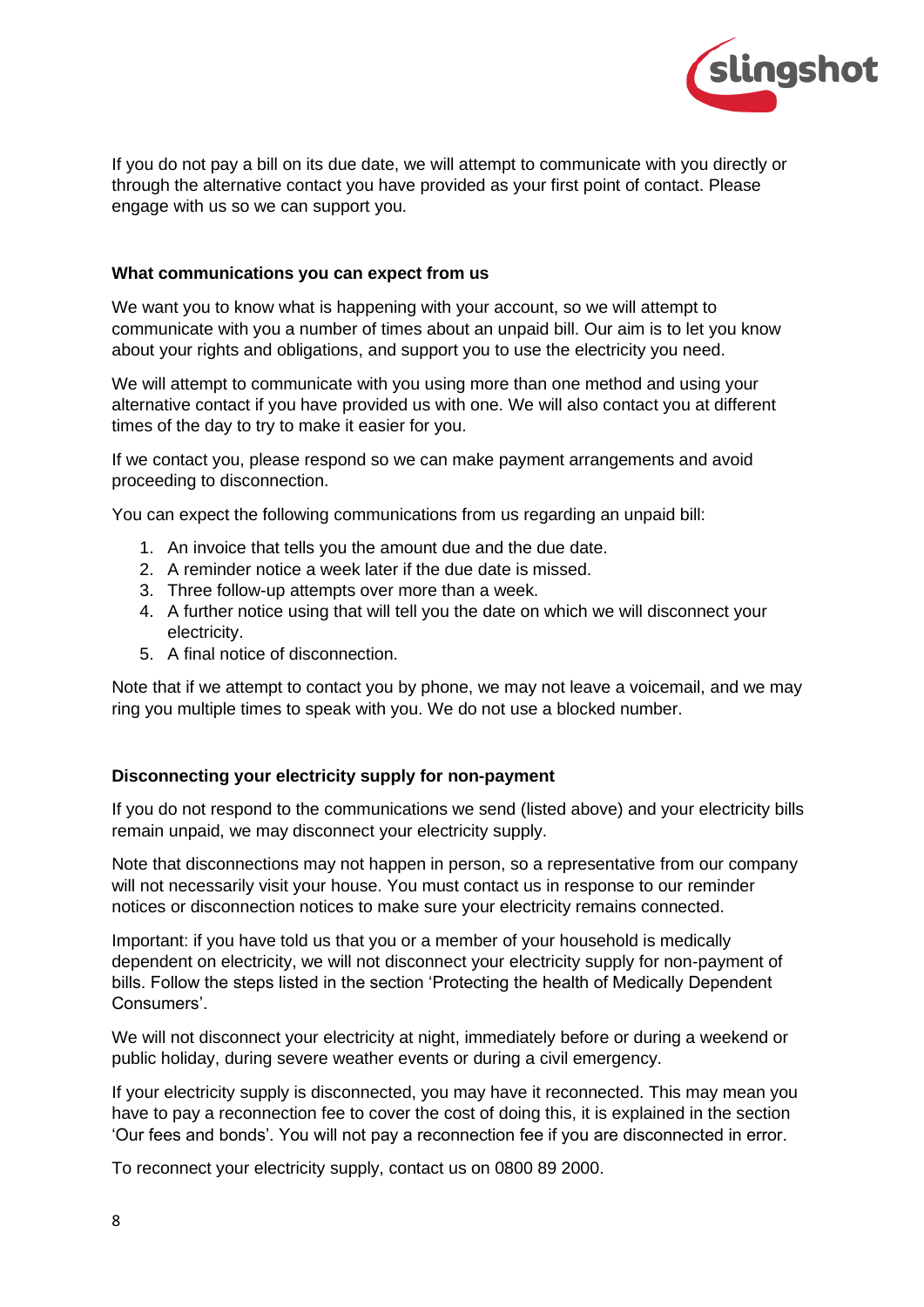

# Making a complaint

You can contact us at any time to talk about your situation, ask questions about your bill, or make a complaint.

If you have any concerns about the service you have received from us or if we haven't lived up to our commitments in this document, let us know first. We are committed to constantly improving our service and learning from mistakes.

Make a complaint by reviewing our complaint process and contact details [here.](https://www.slingshot.co.nz/contact/feedback)

If you are not satisfied with the outcome, you can contact Utilities Disputes. This service is independent and free of charge.

Utilities Disputes

0800 22 33 40

[info@utilitiesdisputes.co.nz](mailto:info@utilitiesdisputes.co.nz)

[utilitiesdisputes.co.nz](http://www.utilitiesdisputes.co.nz/)

# Monitoring our performance

We uphold high standards of service and performance.

As an electricity retailer, we are regulated and supervised by the Government and independent organisations. This is done through several organisations, including the Electricity Authority, the Commerce Commission, and Utilities Disputes.

To demonstrate our commitment to serving our customers, we give information to the Electricity Authority as required under the Consumer Care Guidelines.

We will make sure we work within any guidelines agreed between retailers and support or health agencies within six months of their publication on the Electricity Authority's website.

# Services that can help you

## **Powerswitch**

Find the cheapest electricity and gas plans.

[www.powerswitch.org.nz](http://www.powerswitch.org.nz/)

#### **Money Talks**

MoneyTalks is a free and confidential financial helpline that can connect you with financial mentors and other community services.

[www.moneytalks.co.nz](http://www.moneytalks.co.nz/)